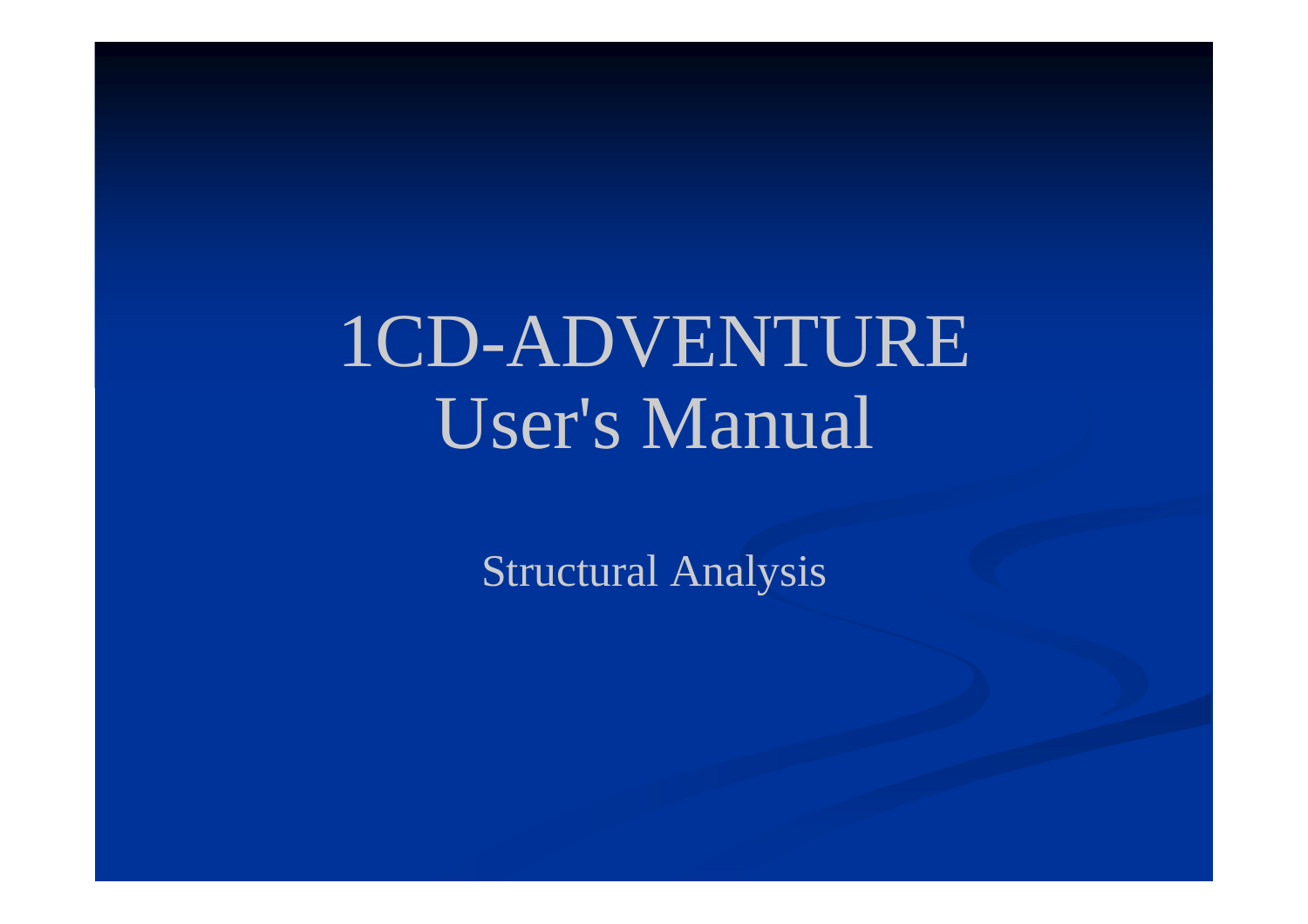### 1CD-ADVENTURE

Startup p. Put the CD into the drive, and boot from the CD. ⊔ USB flash memory is useful for back up of your analysis data.

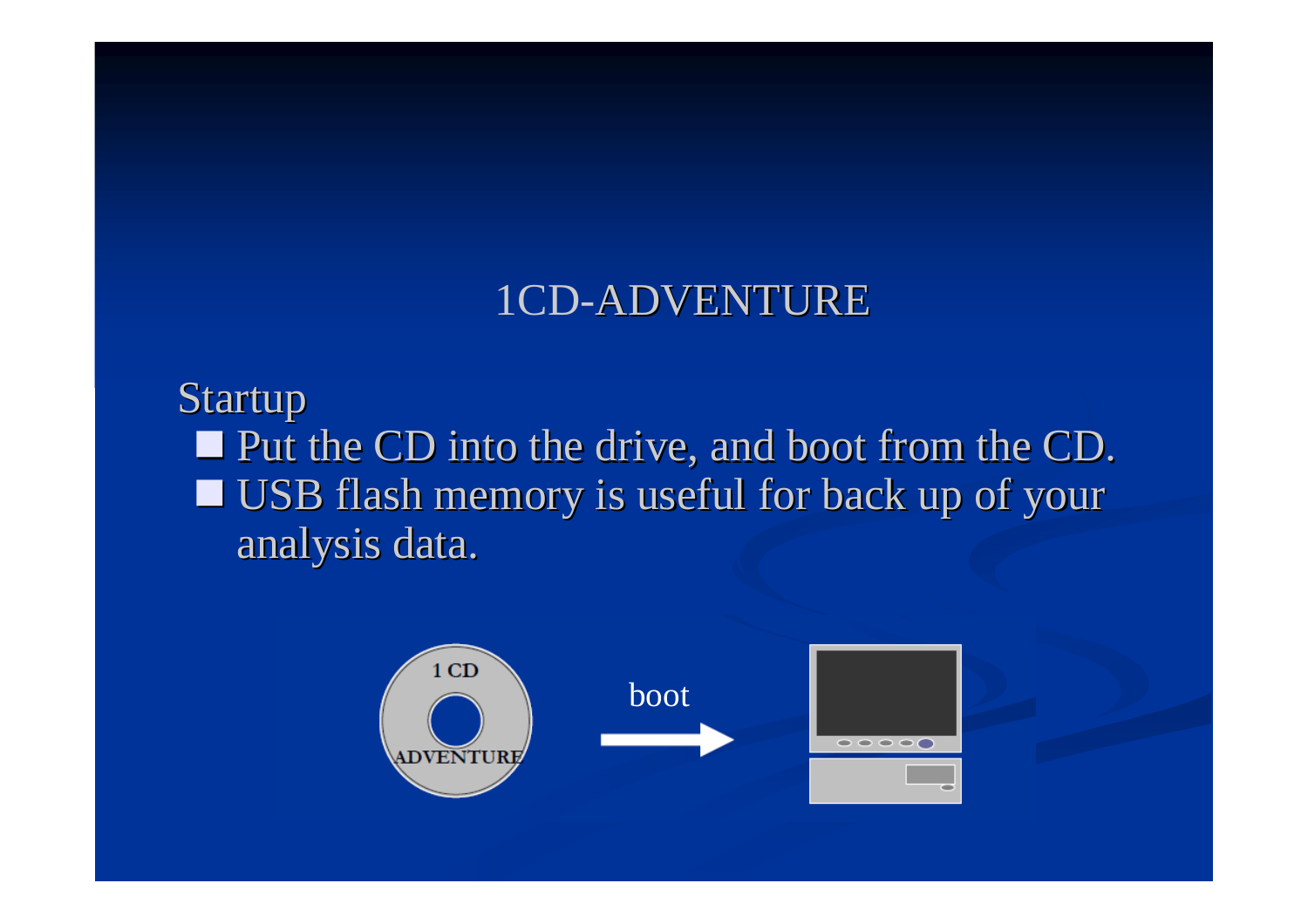







student's Home



Click the "Switch to English mode" icon at the top right surrounded by the red circle.

You are now logged out.

■Enter user name "student". Please login again.

# 1CD-ADVENTURE

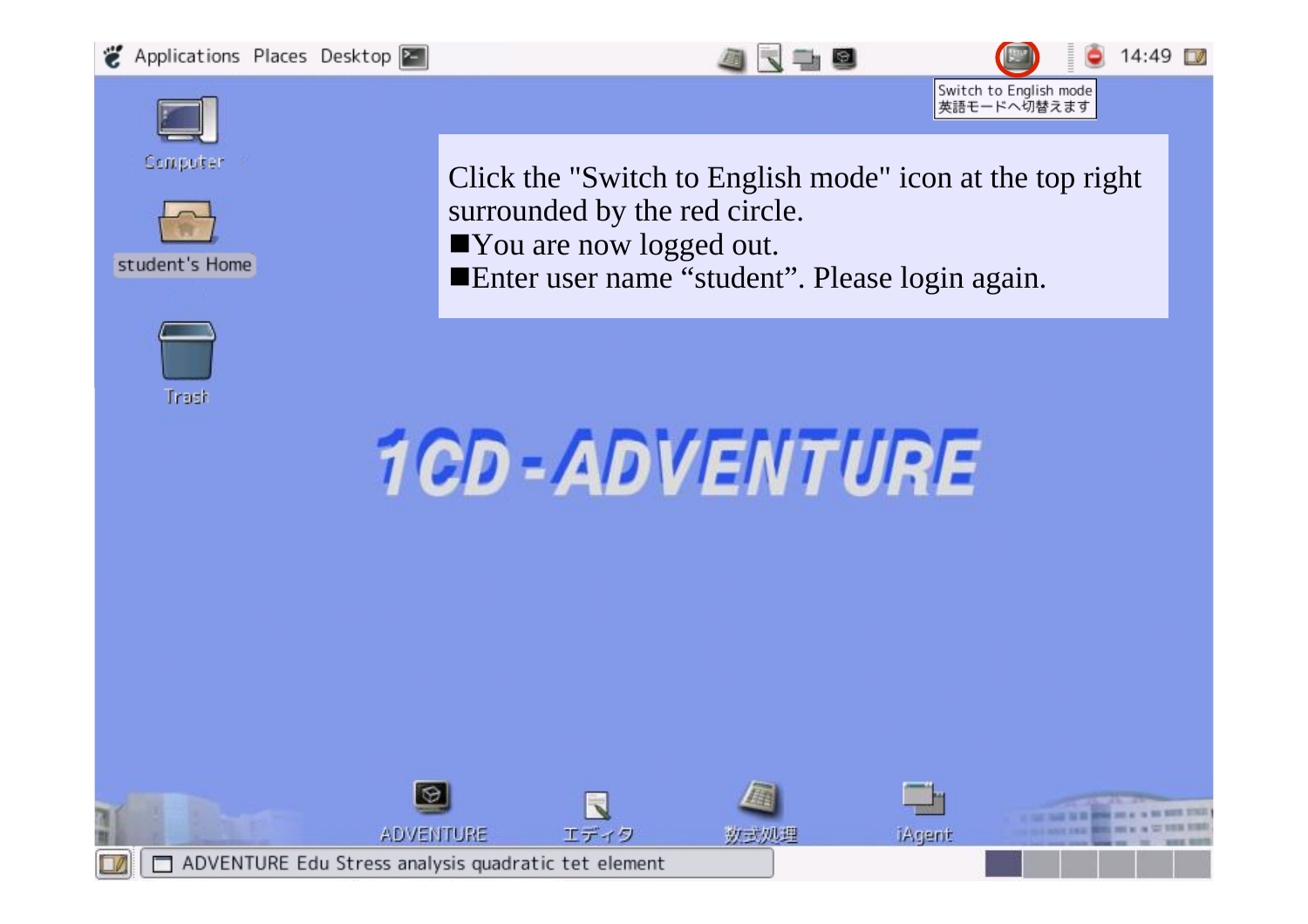Applications Places Desktop









student's Home





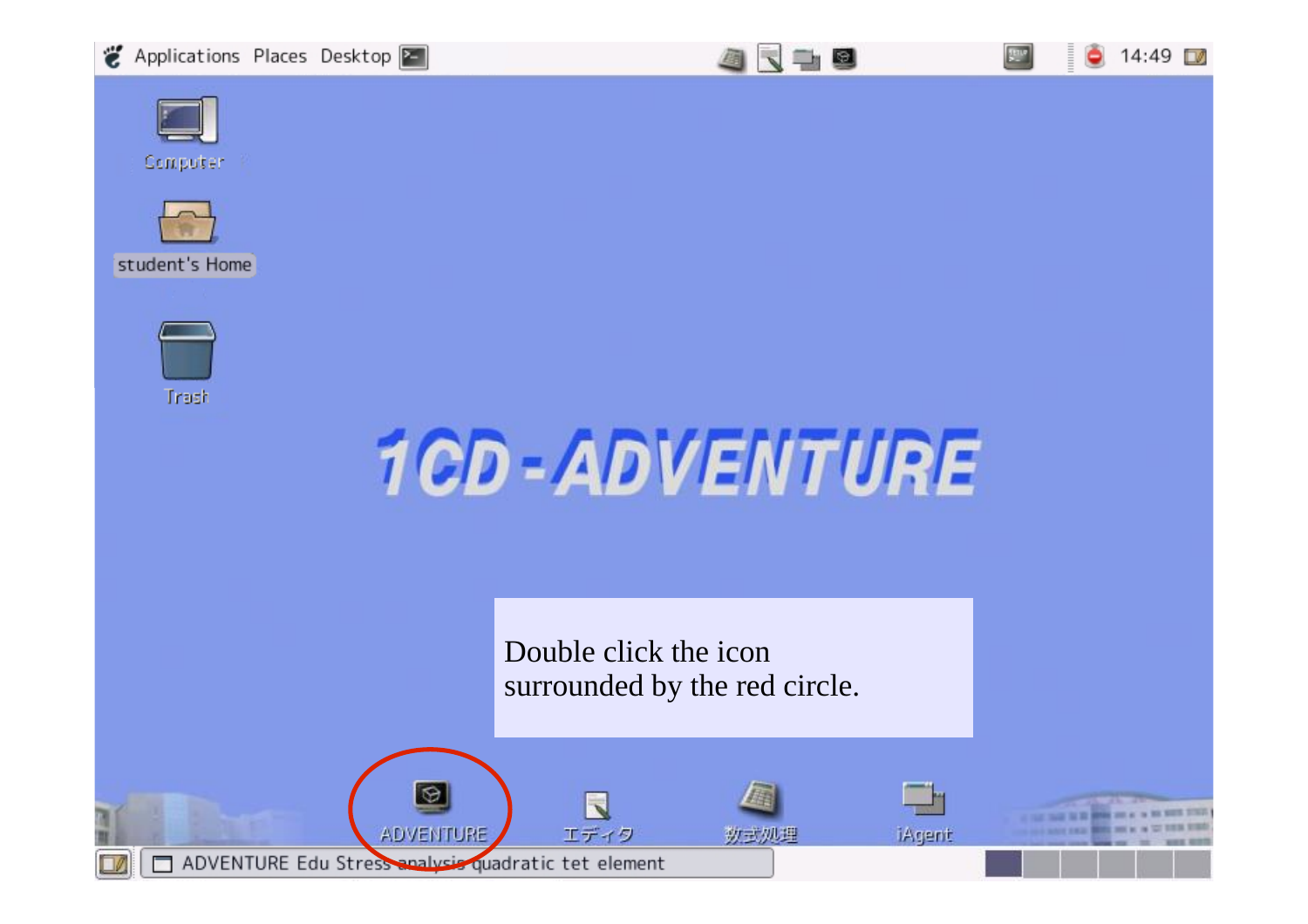



Decide the type of data you want to read. ■ You can choose a type from STL(ascii), IGES, and AdvCAD.  $\blacksquare$ In this manual, a sample of  $\text{AdvCAD}$  data is used.

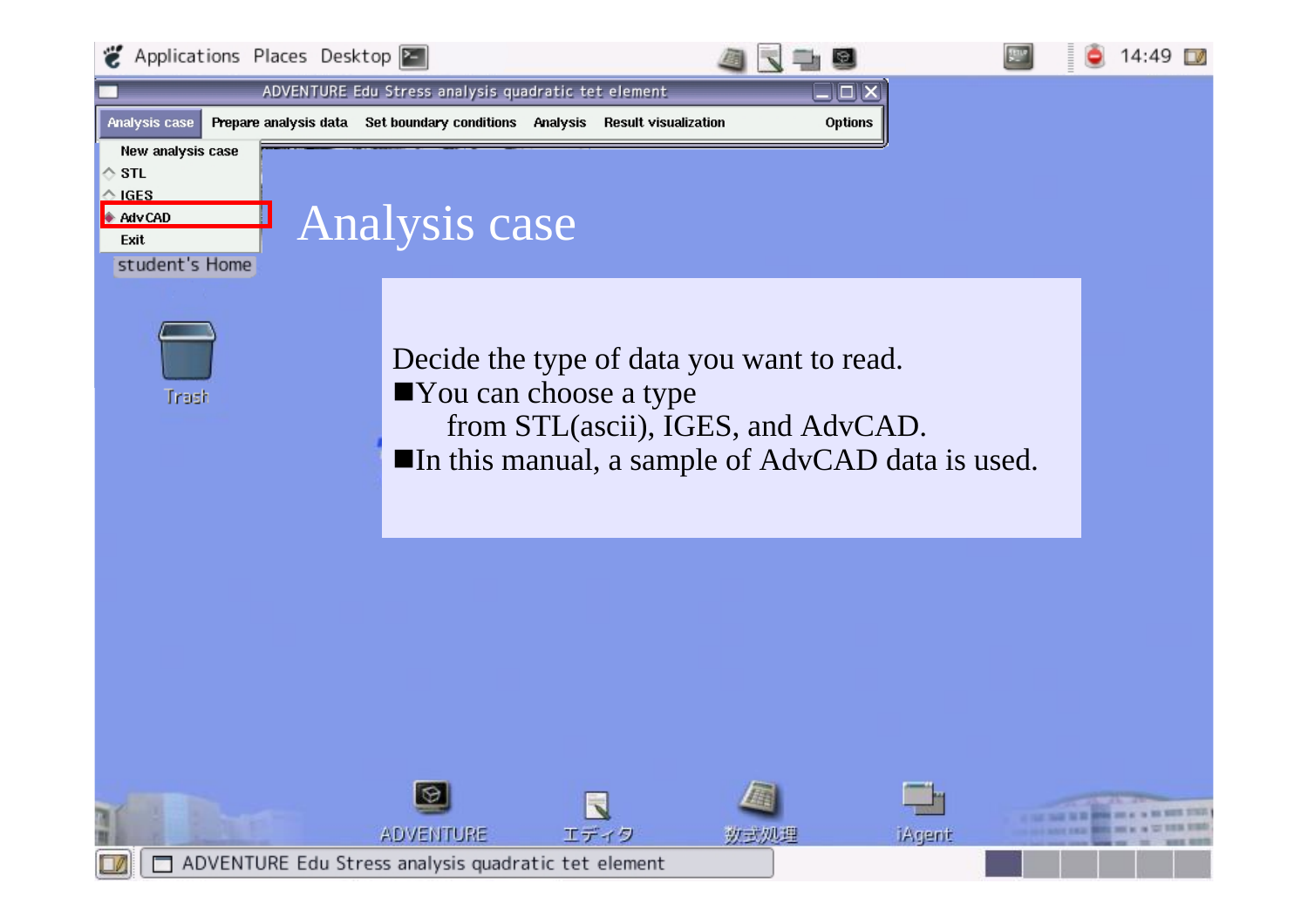| Applications Places Desktop                                                                        |                       |                                                                                                                                                                                             |  |                             |                                         | e.                                                             |                          | 14:49                                               |  |
|----------------------------------------------------------------------------------------------------|-----------------------|---------------------------------------------------------------------------------------------------------------------------------------------------------------------------------------------|--|-----------------------------|-----------------------------------------|----------------------------------------------------------------|--------------------------|-----------------------------------------------------|--|
|                                                                                                    |                       | ADVENTURE Edu Stress analysis quadratic tet element                                                                                                                                         |  |                             |                                         | $\Box X$                                                       |                          |                                                     |  |
| Analysis case                                                                                      | Prepare analysis data | Set boundary conditions Analysis Result visualization                                                                                                                                       |  |                             |                                         | <b>Options</b>                                                 |                          |                                                     |  |
| Read geometry data<br><b>Gemputy</b><br>Set element length<br>View model ge metry<br>Generate mesh |                       |                                                                                                                                                                                             |  |                             |                                         |                                                                |                          |                                                     |  |
|                                                                                                    |                       | Prepare analysis data                                                                                                                                                                       |  |                             |                                         |                                                                |                          |                                                     |  |
| student's Home                                                                                     |                       | Open                                                                                                                                                                                        |  |                             |                                         |                                                                |                          |                                                     |  |
|                                                                                                    | $Direct$ $y$ :        | /MOL+/home/student                                                                                                                                                                          |  | $=$                         | $\mathbf{E}$                            |                                                                |                          |                                                     |  |
| Trash                                                                                              | ≏<br>≏<br>≏<br>Is     | .Trash<br>$\bigcap$ bin<br>CAE_DAT<br>.vine<br><b>C</b> Desktop<br>vje<br>y3m<br>EduCAtE<br>≏<br><b>∩</b> IGES<br>hn7<br>$\bigcap$ lib<br><b>Xemacs</b><br>$\triangle$ rpm<br><b>AdvCAD</b> |  | Sample_Data<br><b>∩</b> STL | Directory:<br>图 beam.gm3d<br>图 box.gm3d | Open<br>/MOL+/home/student/AdvCAD<br>stress_concentration.gm3d |                          | $\overline{\mathbf{x}}$<br>$\mathbf{E}$<br>$\equiv$ |  |
|                                                                                                    |                       | File name:<br>Qp<br>AdvCAD Files (*.gm3d)<br>Files of type:<br>Can<br>$\overline{\phantom{0}}$                                                                                              |  |                             | ■ stress_concentration_half.gm3d        |                                                                |                          |                                                     |  |
|                                                                                                    |                       |                                                                                                                                                                                             |  |                             | File name:                              | stress_concentration.gm3d                                      |                          | Open                                                |  |
|                                                                                                    |                       |                                                                                                                                                                                             |  |                             | Files of type:                          | AdvCAD Files (*.gm3d)                                          | $\overline{\phantom{a}}$ | Cancel                                              |  |

V

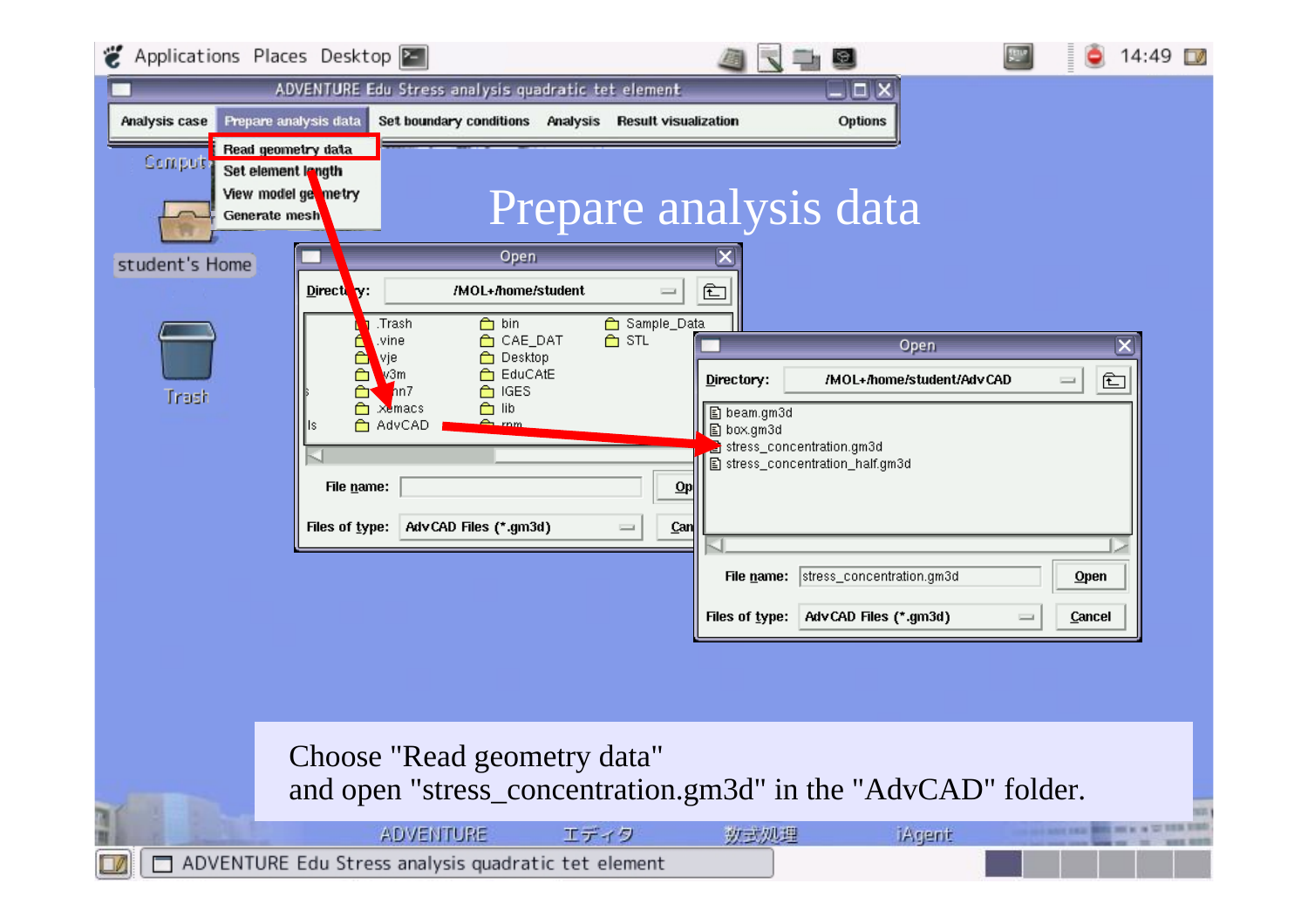|                         | Applications Places Desktop              |                                                     |          |                                     | <b>R</b>                    |         | 14:49 |
|-------------------------|------------------------------------------|-----------------------------------------------------|----------|-------------------------------------|-----------------------------|---------|-------|
|                         |                                          | ADVENTURE Edu Stress analysis quadratic tet element |          |                                     | $\Box$ $\Box$ $\times$      |         |       |
| Analysis case           | Prepare analysis data                    | Set boundary conditions                             | Analysis | <b>Result visualization</b>         | <b>Options</b>              |         |       |
| <b>Comput</b>           | Read geometry data<br>Set element length |                                                     |          |                                     |                             |         |       |
|                         | View model geometry<br>Generate mesh     |                                                     |          |                                     | Prepare analysis data       |         |       |
| student's Home<br>Trash |                                          |                                                     |          |                                     |                             |         |       |
|                         |                                          | ADVENTURE Edu Stress ana.                           |          | quadratic tet element               |                             |         |       |
|                         | <b>Analysis case</b>                     | Prepare analysis data                               |          | Set boundary conditions<br>Analysis | <b>Result visualization</b> | Options |       |
|                         |                                          |                                                     |          | Element length (Base Distance)  10  |                             |         |       |

Choose "Set element length". ■The selected model is divided into tetrahedra. Decide a typical size of the tetrahedra. ■This time, input "10" and hit the Enter key.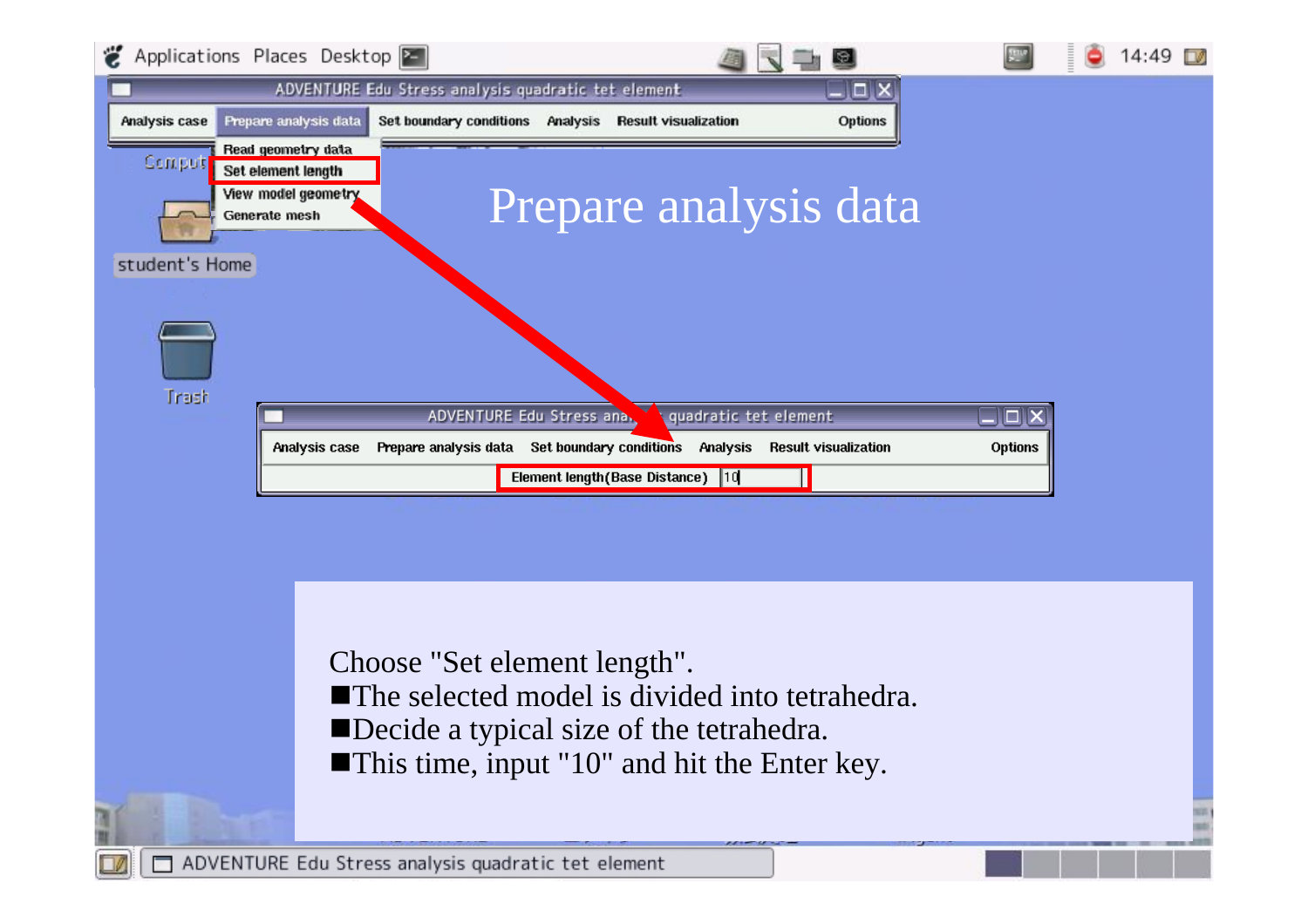

### Choose "View model geometry"

- The model divided by tetrahedra will be shown.
- At first, do not divide it too fine.
- If you divide it too fine, your computer may be out of memory.

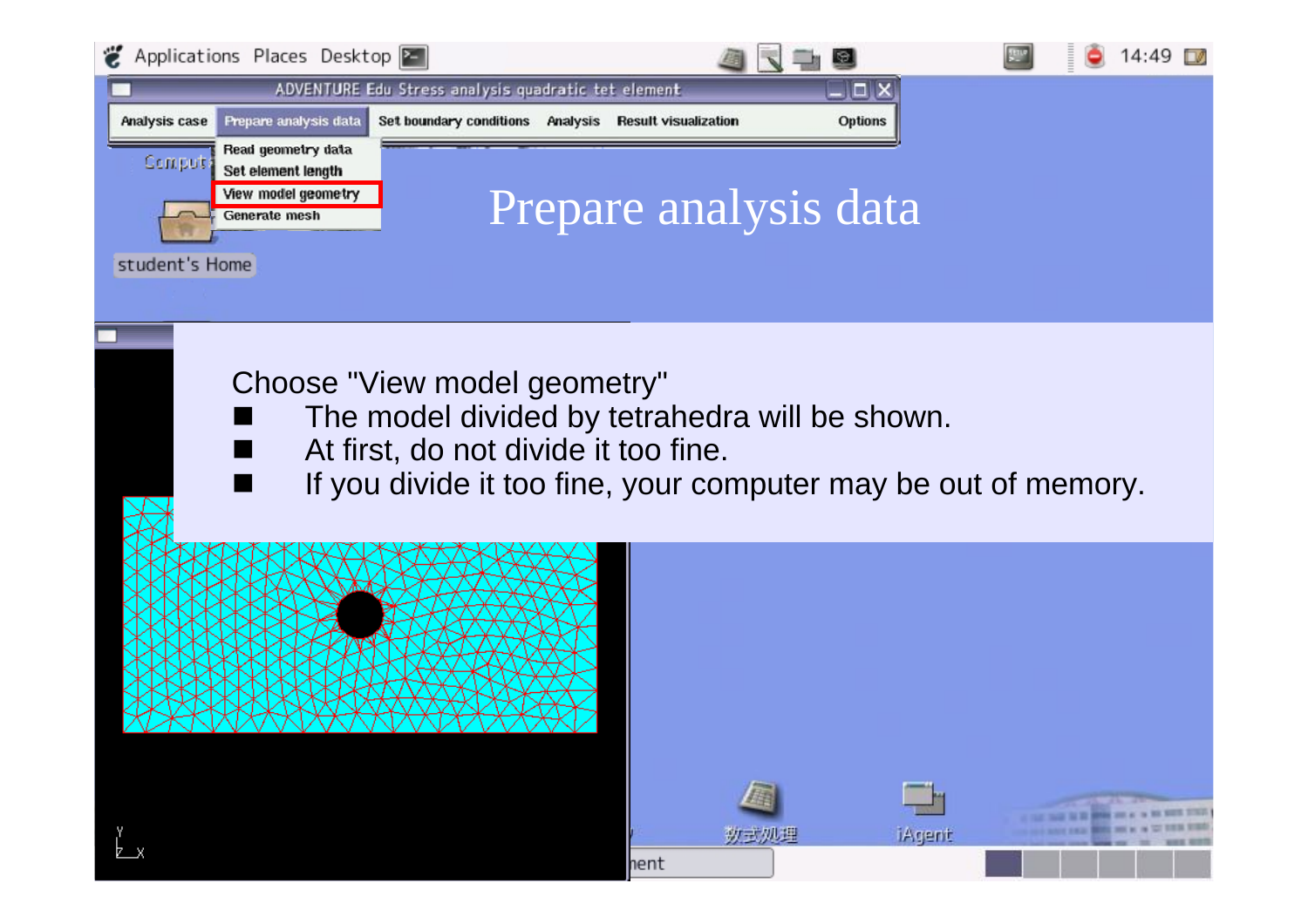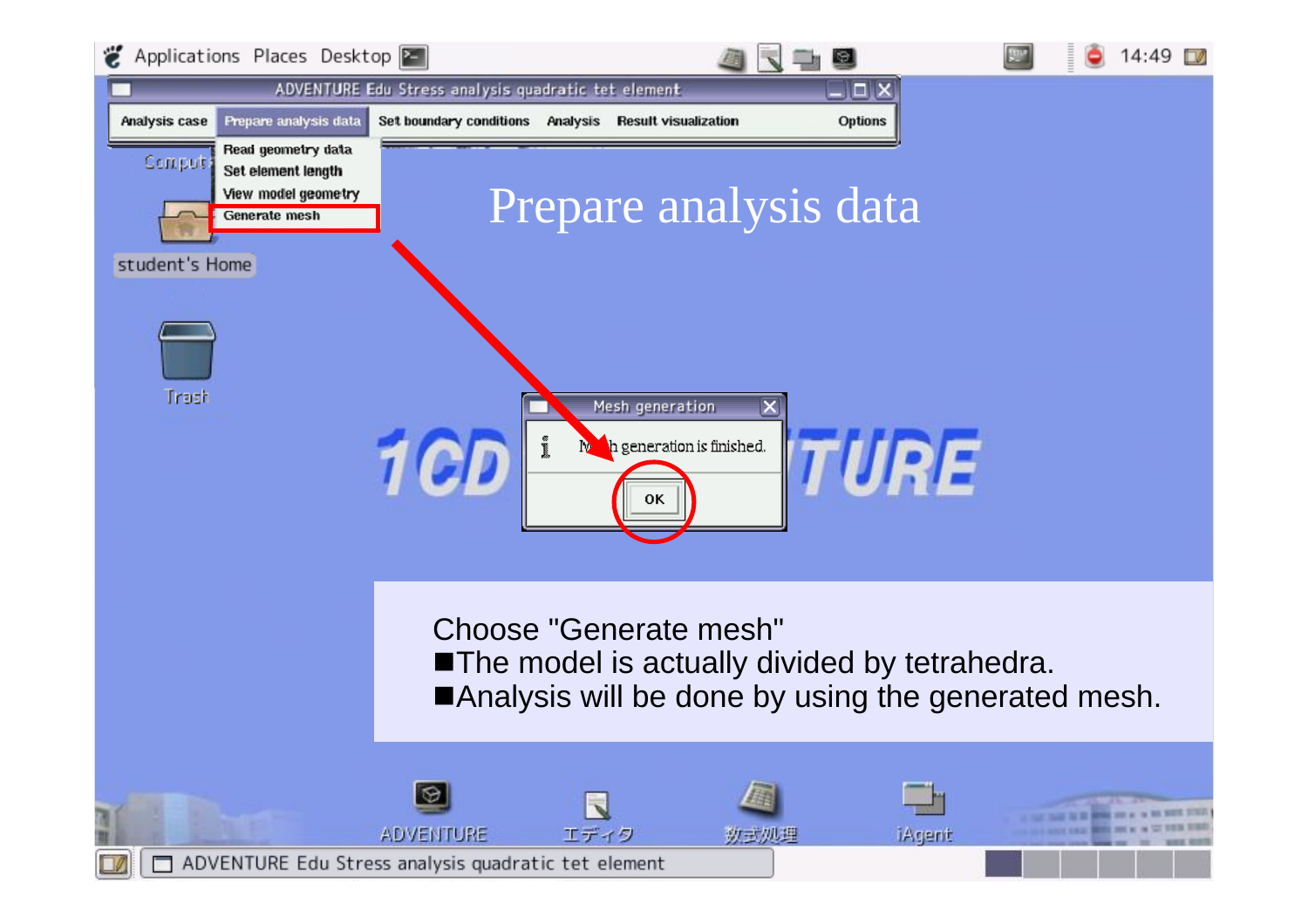

Choose "Set material properties"

- **List** Input "Young's Modulus" and "Poisson's ratio"
- After you input values,
	- push the Enter key to make them definite.
- This time, use 21000 as the Young's modulus, and 0.3 as the Poisson's ratio.

ADVENTURE Edu Stress analysis quadratic tet element

ADV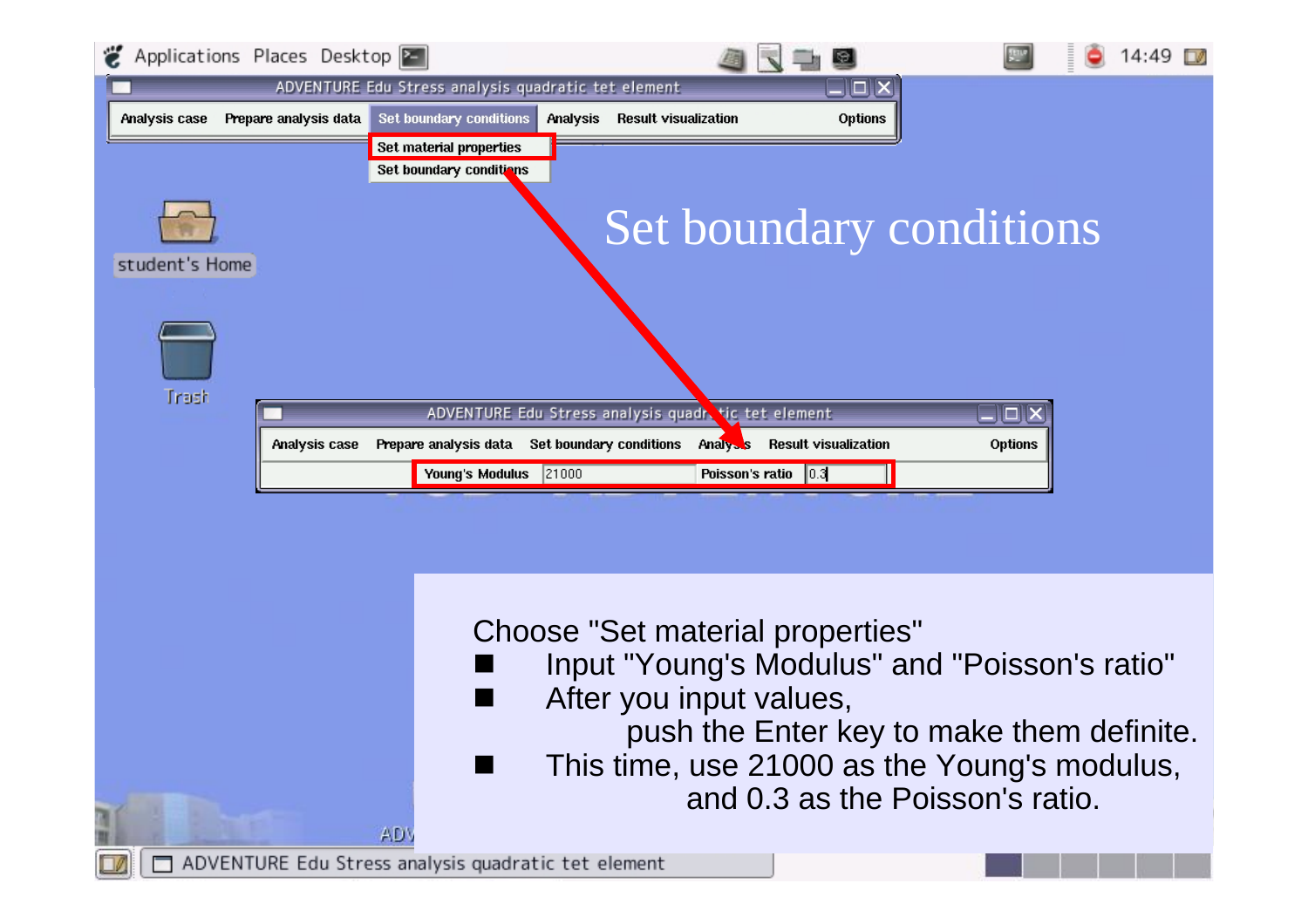

ADVENTURE Edu Stress analysis quadratic tet element

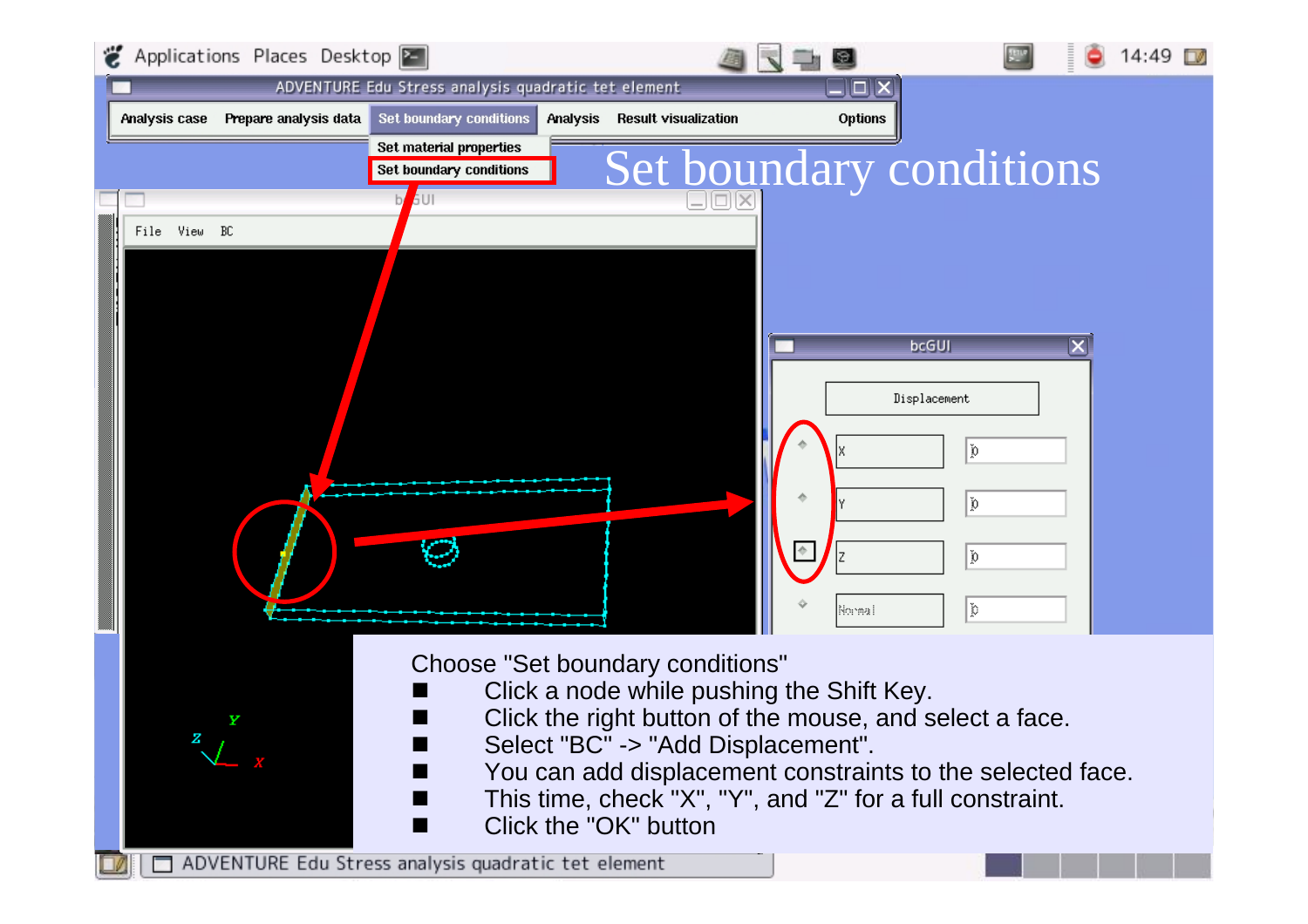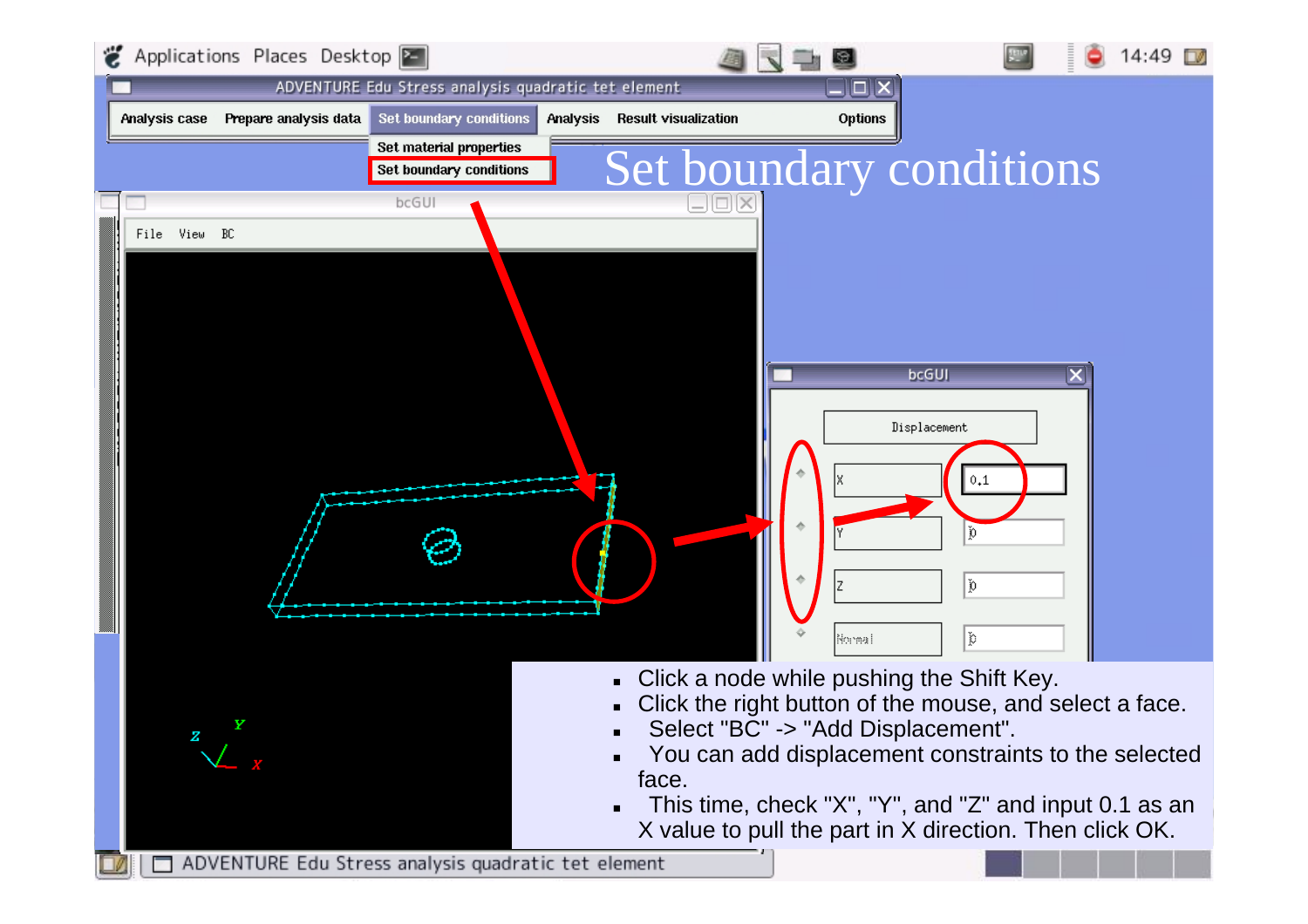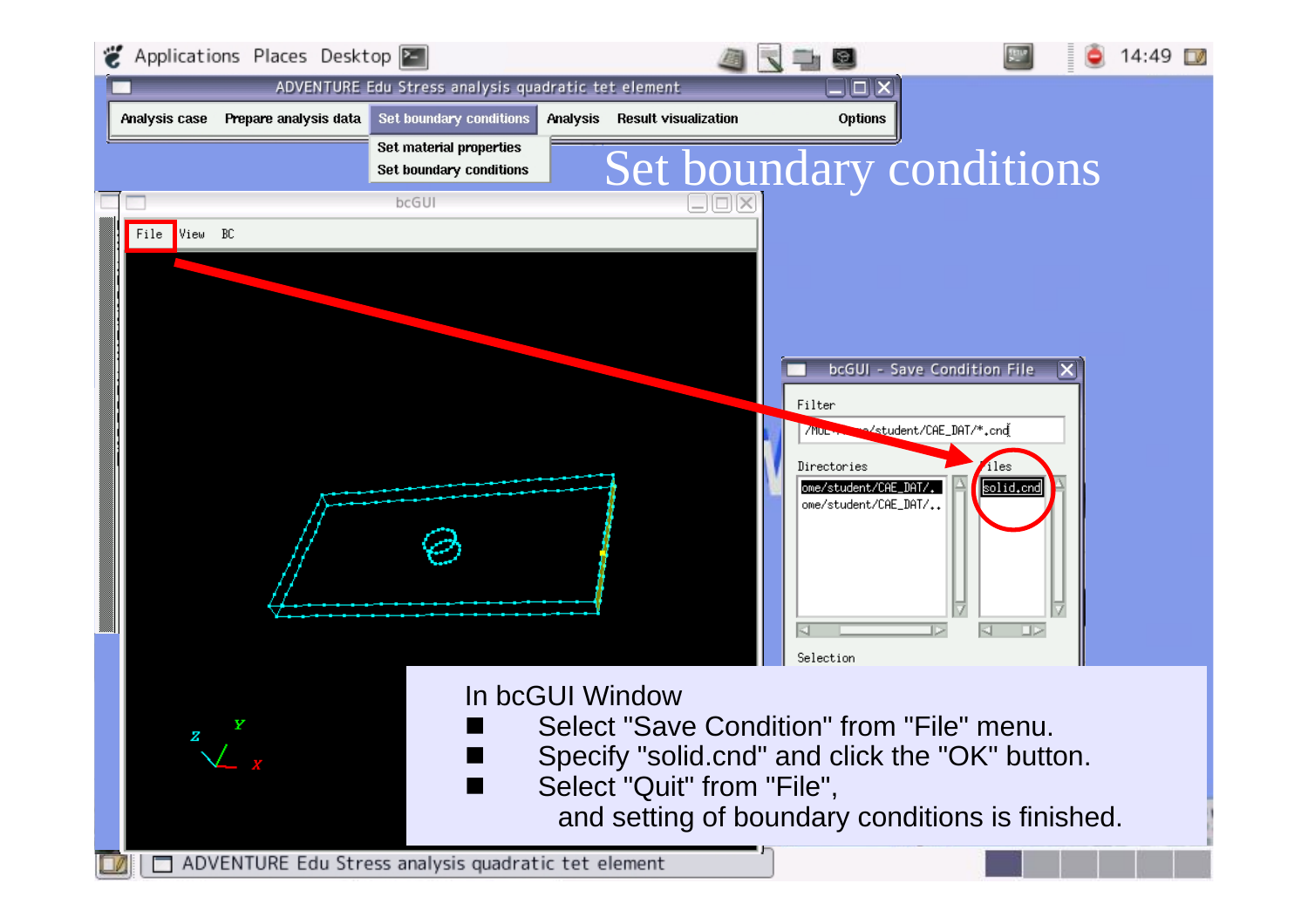



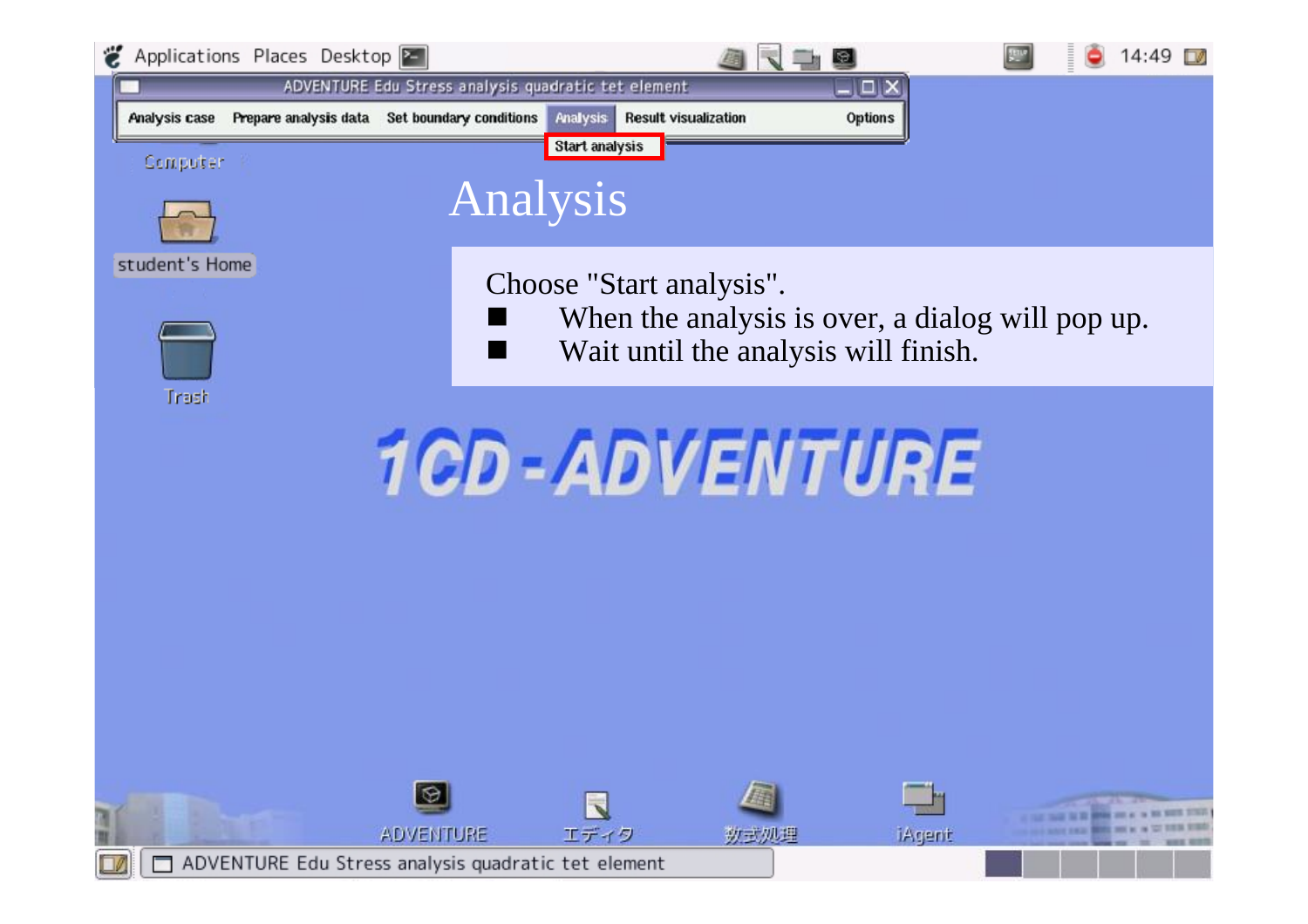

ADVENTURE Edu Stress analysis quadratic tet element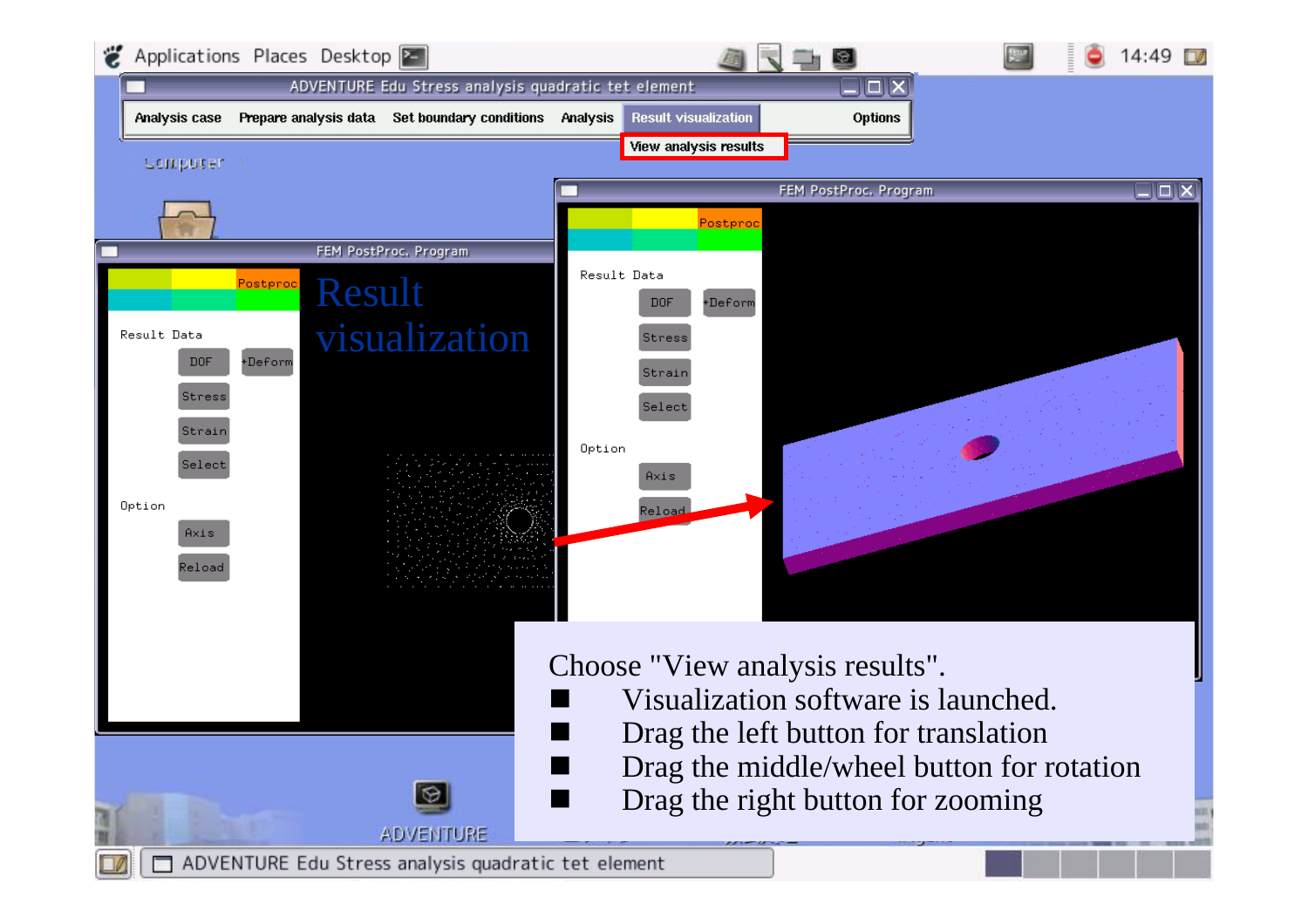

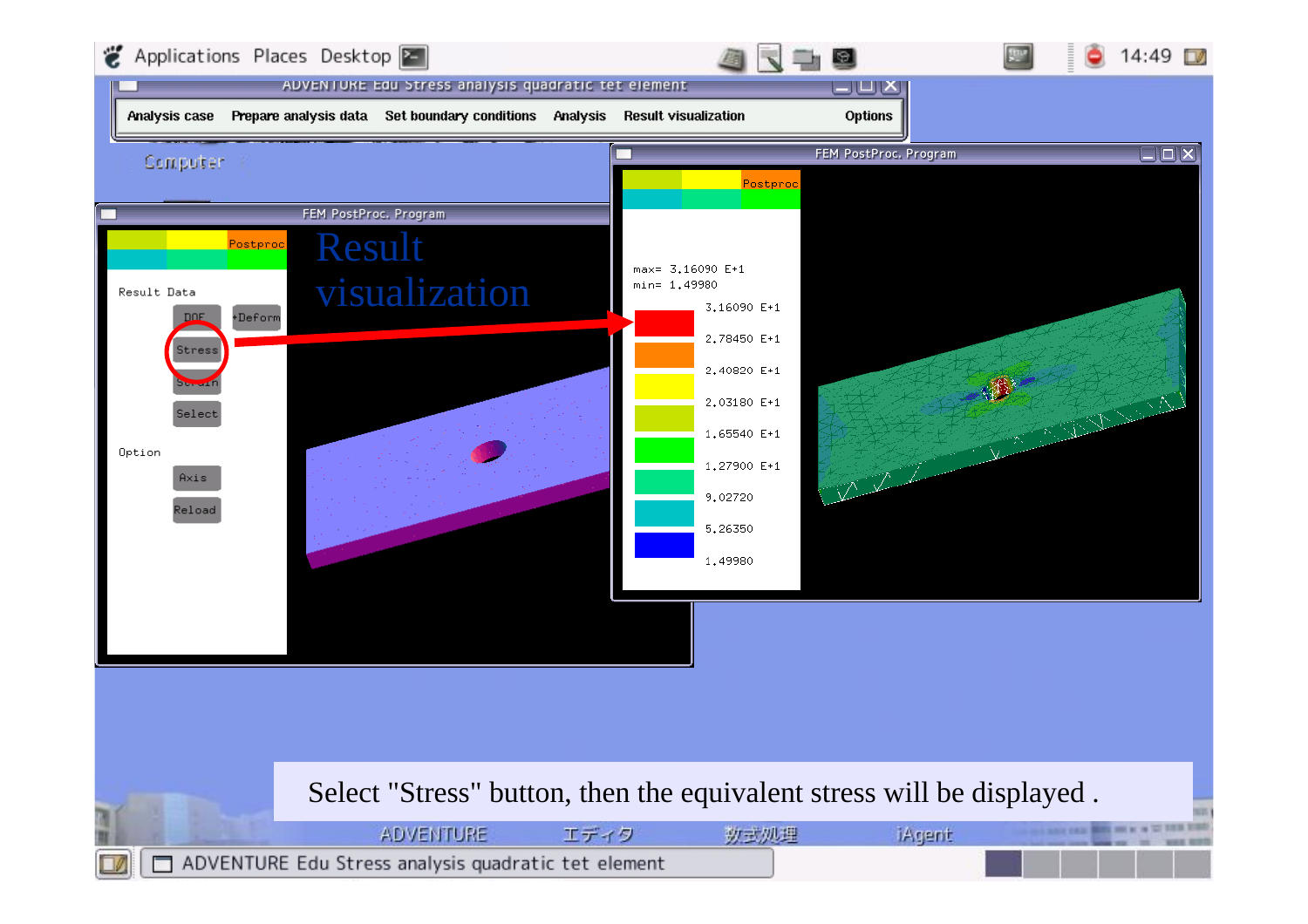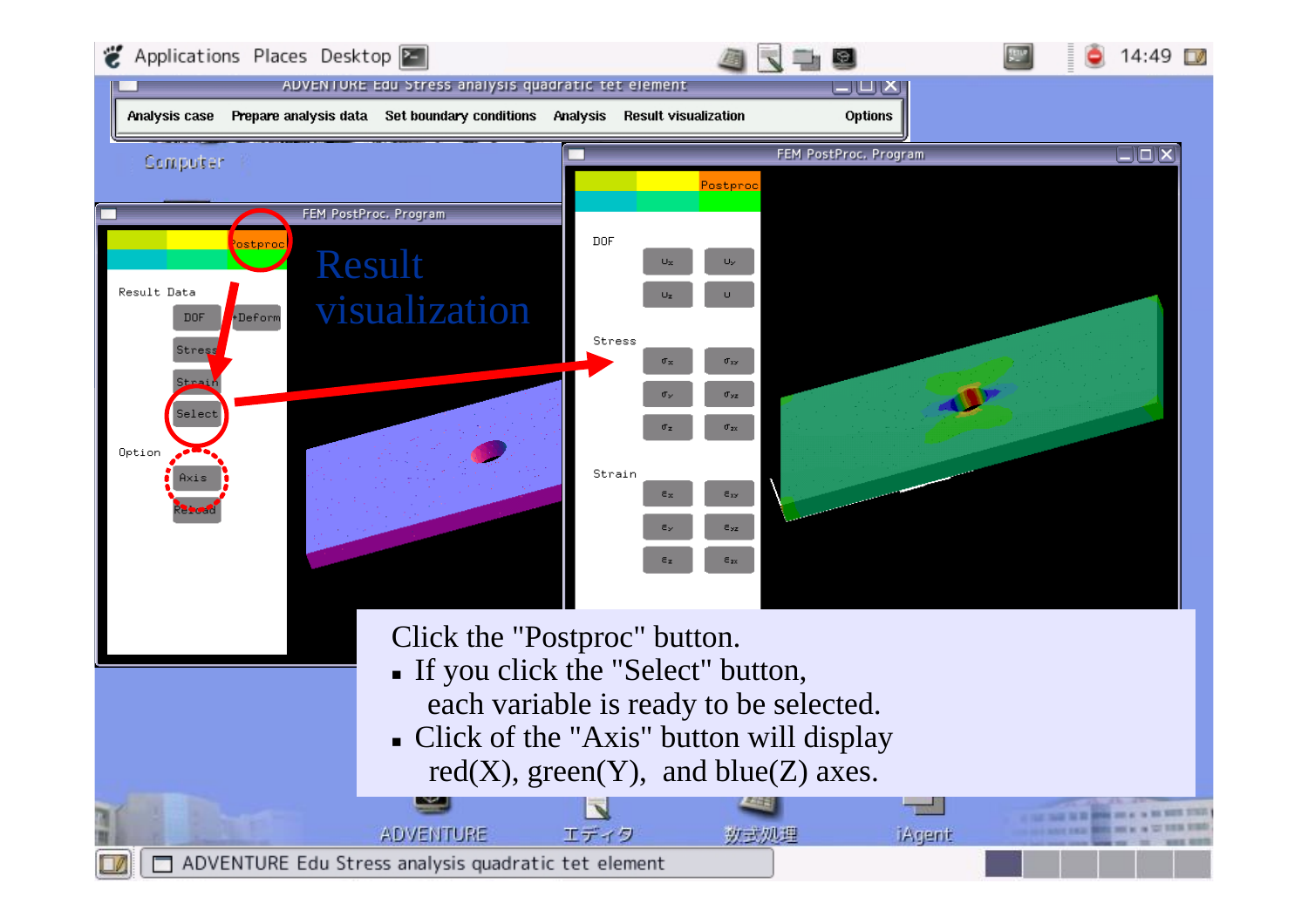

**B** 

14:49 回

#### Mount USB flash drive:

- П Connect a USB flash drive to your PC.
- $\blacksquare$ Open the "Computer" icon.

**ADVENTURE** 

ADVENTURE Edu Stress analysis quadratic tet element

П Double click the icon of the USB flash drive.

エディク

数式処理

**iAgent**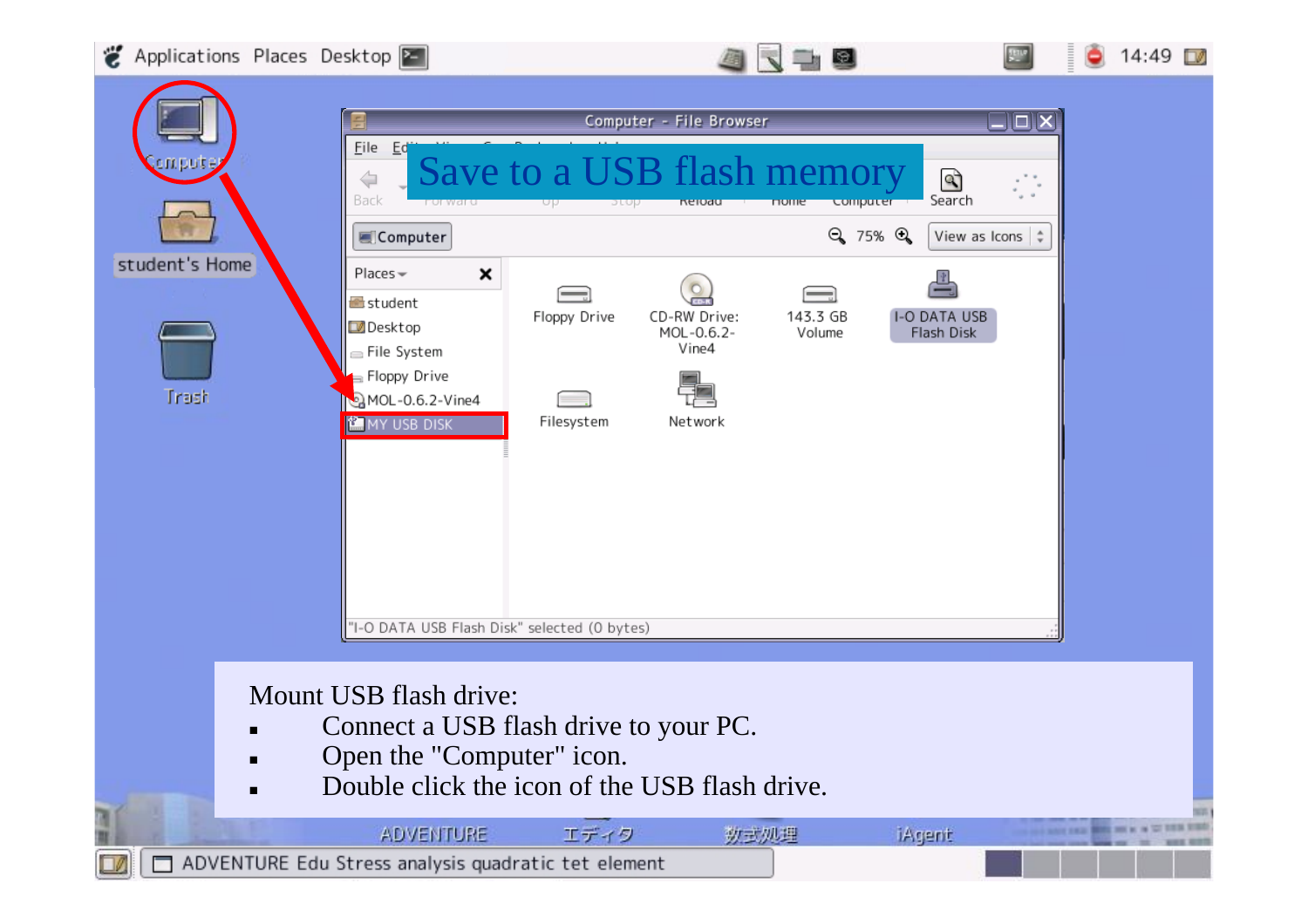

14:49 回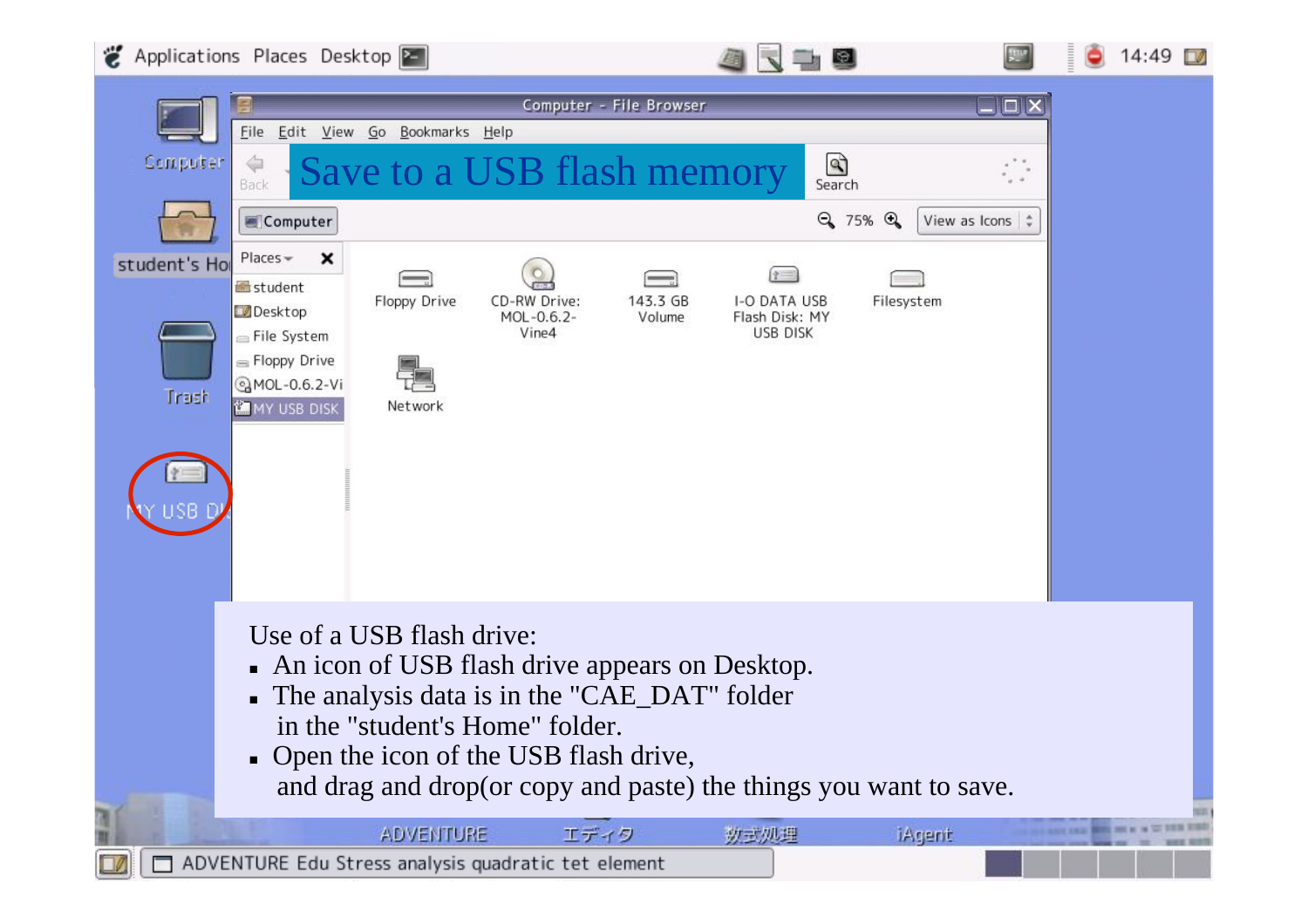

14:49 回

ADVENTURE Edu Stress analysis quadratic tet element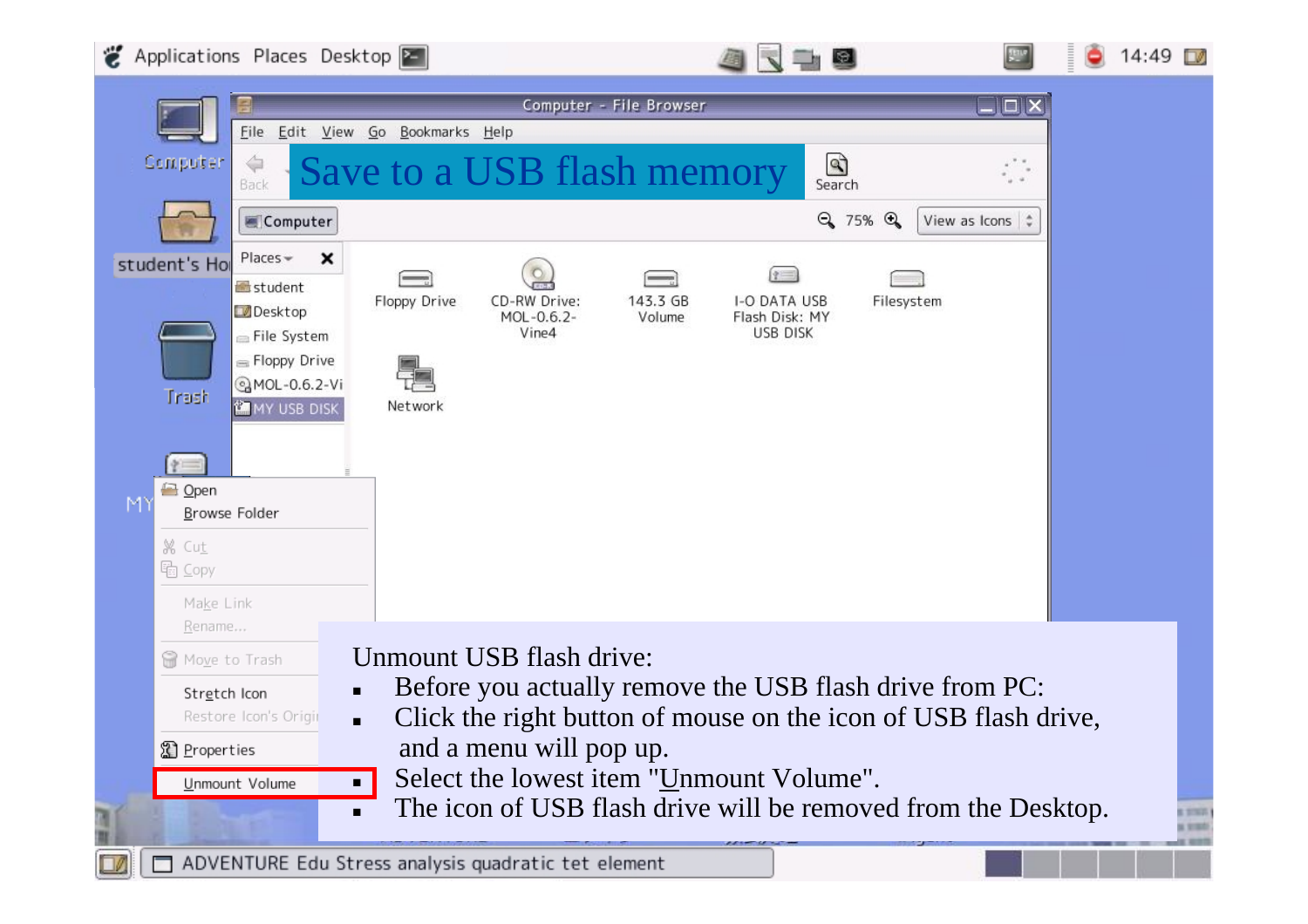Applications Places Desktop





student's Home



 $\blacksquare$ 

۰

14:49 回



 $+$ MY USB DISK

Double click the icon surrounded by the red circle.